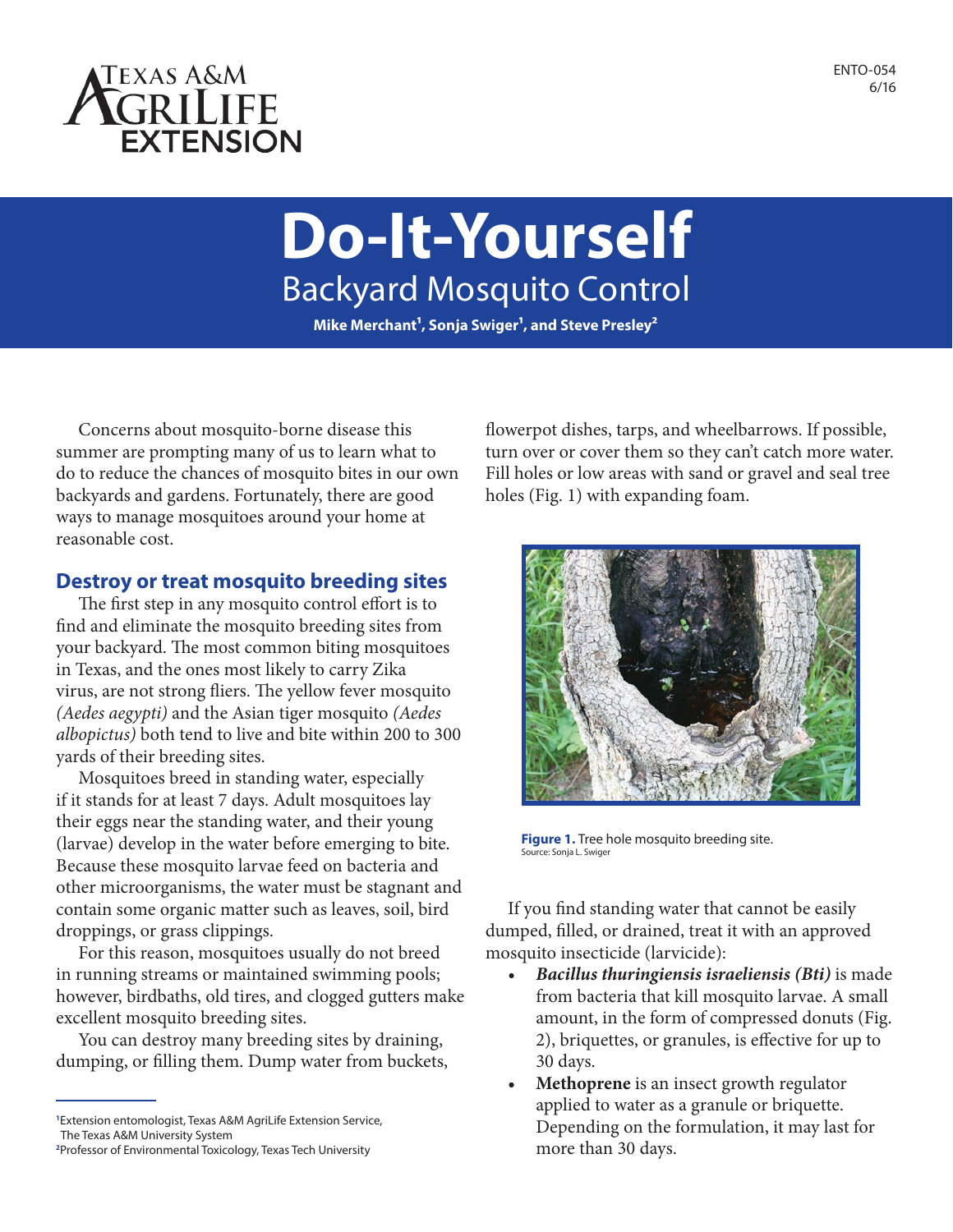

**Figure 2.** Insecticide donuts containing Bti are safe to use in water with fish or around pets. Source: JeepersMedia (CC BY 2.0)

Products containing these insecticides are sold online and in many hardware stores and garden centers.

*Advantages:* Without breeding sites, no mosquito larvae can grow up to be adults and bite you. These products are safe to use and apply around pets. They are toxic only to aquatic insects and do not hurt fish or birds.

*Limitations:* You must know where the mosquitoes are breeding and you must reapply these products throughout the mosquito season.

#### **Use backyard foggers**

For temporary relief from biting mosquitoes—such as for a backyard barbecue or another special event your best choice may be a fogger.

Mosquitoes hide in plants or other shady sites after they leave their breeding sites and take a blood meal. Direct the fog there to kill these resting adult mosquitoes. Although fogger chemicals do not control mosquitoes long term, they can suppress them for several hours or more.

Mosquito foggers generate very small particles of floating insecticide that drifts through leaves and kill adult mosquitoes through direct contact. Thermal foggers use heat, usually from a propane flame, to create a thick white fog that can kill many resting mosquitoes.

*Advantages:* Foggers can suppress mosquitoes overnight and sometimes the following day(s). They are easy to use and apply.

*Limitations:* Because they do not control mosquitoes for long, foggers are best used just before an outdoor event.

Thermal foggers (Fig. 3) produce a highly visible smoke that can alarm neighbors. Some people mistake it for smoke from a real fire and call the fire department.

Aerosol foggers empty quickly and cost more than thermal foggers.

Both types of foggers may harm beneficial insects, such as bees, butterflies, and predator insects. Do not use them near plants where bees are active, and follow the label instructions carefully.



**Figure 3.** Small thermal fogger producing a dense fog to kill mosquitoes resting in backyard vegetation and shrubs. Fogs work best when applied in the evening or when there is little wind. Source: Mike Merchant

## **Apply backyard residual sprays**

Residual sprays (sprays that stay for extended times on surfaces) can suppress mosquito activity for up to a month. They are applied to mosquito resting sites on the sides of homes, around doorways, in tall grass and shrubs, and even in backyard trees.

Residual spray applications can be made by professional applicators, or by you at home using aerosol sprays, pump-type garden-sprayers or hose end-sprayers.

Professional applicators (Fig. 4) typically use backpack units that blow a fine mist several yards up in the air and through dense foliage. The powerful fans in mist blowers can penetrate plants and tree canopies well.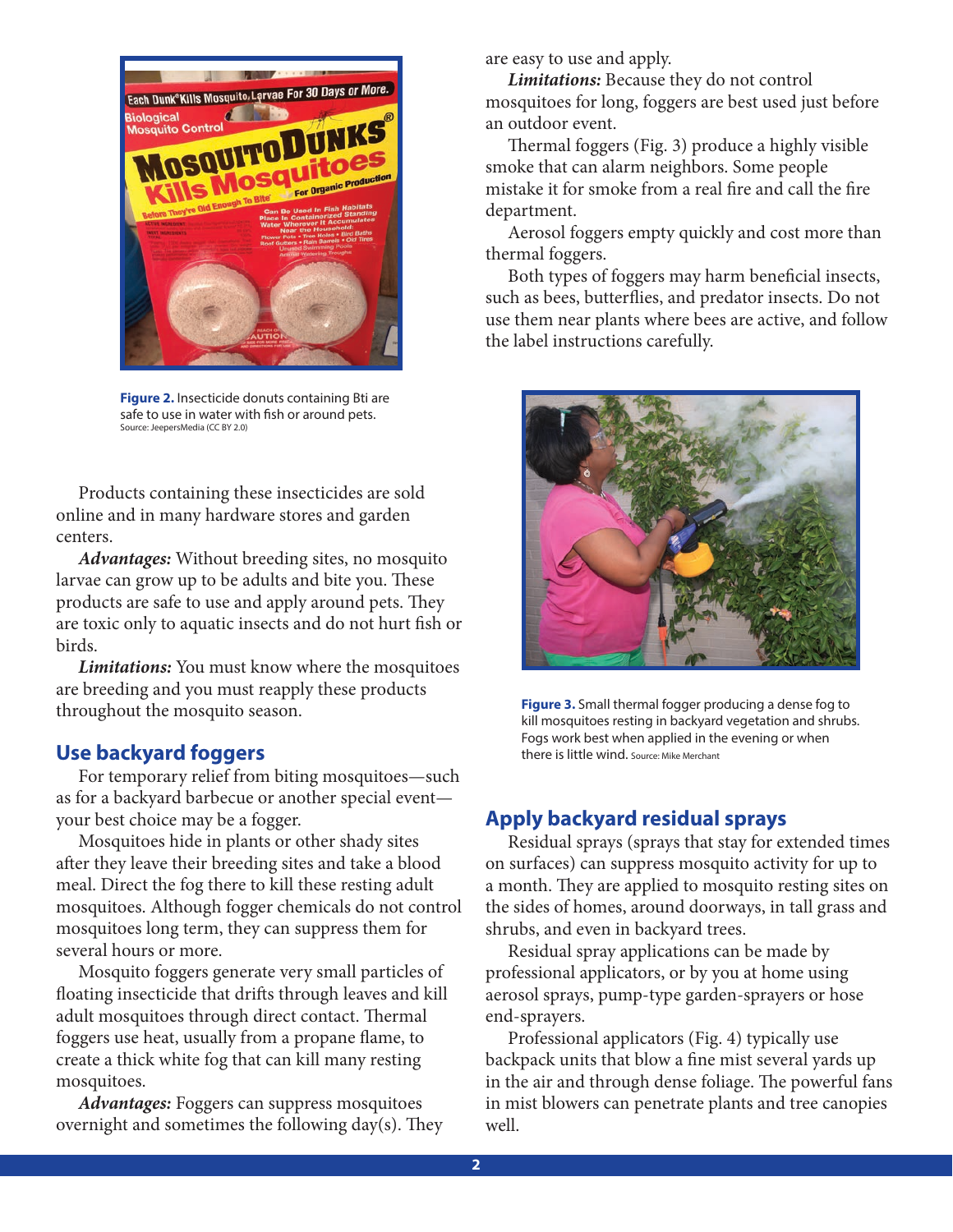Longer lasting aerosol sprays are also available through hardware and garden supply stores. These sprays penetrate foliage but tend to settle more quickly than do sprays applied with mist blowers. They do not produce smoke and do not penetrate as well, or travel as far, as thermal foggers. A variety of residual insecticides are available in aerosol form, including



**Figure 4.** Backpack mist blower being used by a pestcontrol company employee to treat mosquito resting sites with a long-lasting insecticide. Source: Mike Merchant

cyfluthrin, deltamethrin, lambda-cyhalothrin and others.

Residual sprays can also be applied with simple hand-held pump sprayers or using ready-to-use insecticide bottles designed to attach to the end of a garden hose. It is more difficult with these applicators to get sprays to the undersides of leaves, or within deep foliage compared to mist blower equipment. Nevertheless, even do-it-yourself sprays around the backyard can help reduce the numbers of biting mosquitoes for days after application.

*Advantages:* Residual sprays provide extended relief from biting mosquitoes without having to spray repeatedly. Drift of spray from aerosols or pump sprayers is generally less than from thermal fog, so they can be applied more precisely. Spraying around doorways can reduce the risk of mosquitoes entering the home. Hose-end and pump garden sprayers are inexpensive and easily purchased at most garden centers.

*Disadvantages:* Professional applications cost more than DIY treatments but can be more effective. They can also kill beneficial organisms such as butterflies,

pollinators, and predatory insects. To minimize the harm to beneficial insects, spray in the evening, and avoid blooming plants. Using these chemicals repeatedly can cause some mosquitoes to develop resistance to these insecticides.

### **Other backyard control options**

**Mosquito traps** (Fig. 5) often use carbon dioxide or human scent attractants to draw in and trap or kill mosquitoes. To work, they must be at least as attractive as a human and operate continuously when mosquitoes are active. Some of these traps are relatively expensive and effectiveness may vary depending on wind and airflow patterns.

**Bug zappers** use an ultraviolet light source to attract mosquitoes to an electrocuting grid; unfortunately, these traps attract and kill many beneficial insects and do not control the females of biting species.

**Ovitraps** are artificial breeding containers that sterilize or kill mosquitoes that come to the traps to lay eggs. Although some ovitraps can control some



**Figure 5.** A commercially available mosquito trap. Source: Mike Merchant

mosquito species, such as Asian tiger mosquitoes, few are available on the retail market, and those have not yet been thoroughly tested.

**Attract-and-kill sprays** mix sugar water with a toxicant. The sugary mix attracts adult female mosquitoes, and the chemical kills them. Although the products now being sold have not been well tested, the attract-and-kill concept shows some promise.